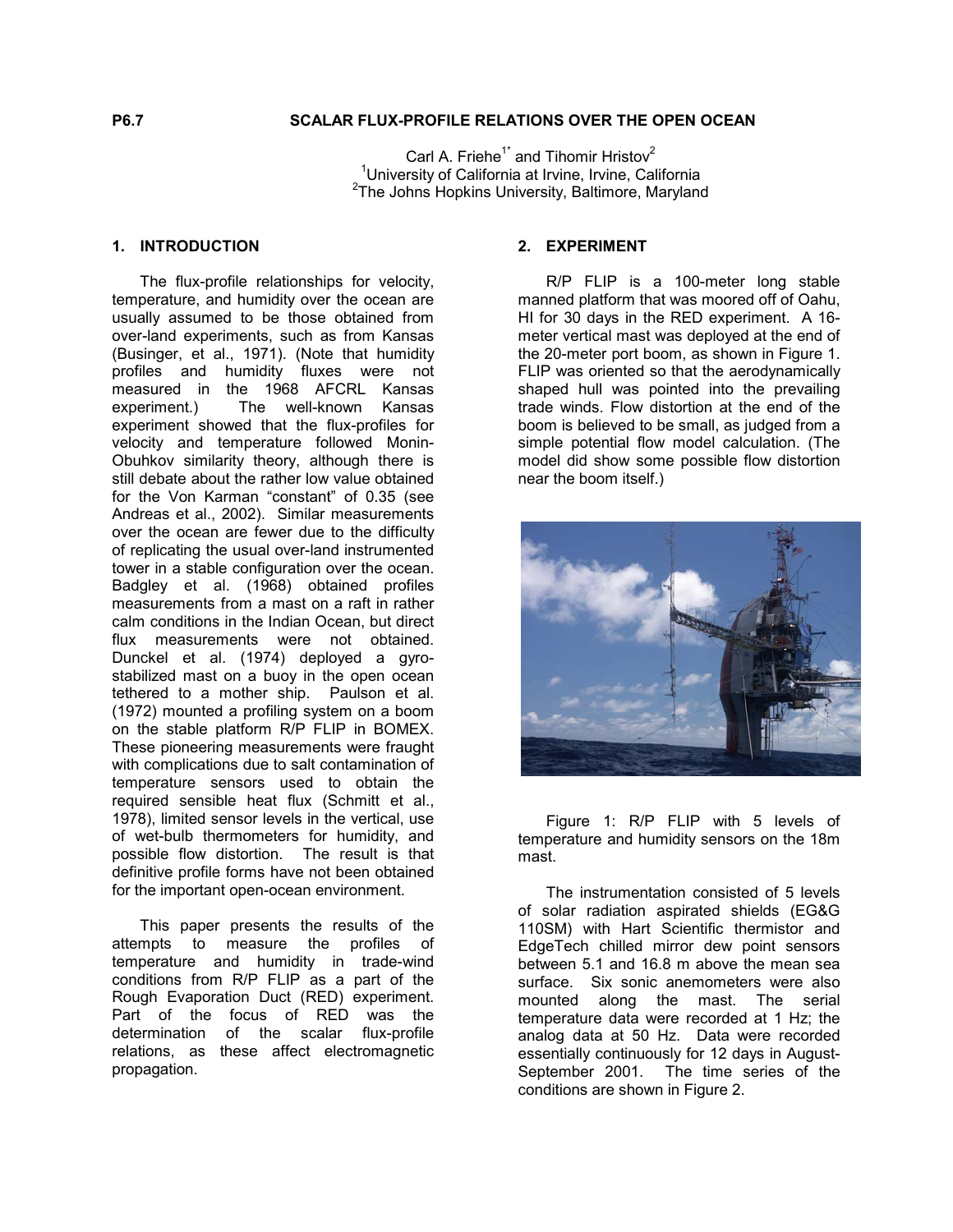

Figure 2: Environmental Conditions for RED 2001 from R/P FLIP.

The conditions for RED were typical of the trade winds, with moderate wind speeds and slightly unstable surface-layer buoyancy forcing. There were a few periods of rain showers around day 252. The buoyancy flux was obtained through the quasi-virtual temperature from the sonic anemometers. Humidity flux was obtained from a H2O/CO2 sensor and sonic anemometer mounted on a side boom on the opposite side of FLIP from the main meteorological mast as Lyman-alpha humidiometers on the mast were intermittent. Momentum flux was obtained from the sonic anemometers with the exception of one suspended below the mast that suffered wave damage. The aspiration of Level 3 failed so this level was not included in the analysis. As a precaution, the dew point temperature from this level was also not included, although there was no evidence that it was affected. In this analysis, 30-min block averages were used to calculate the mean values of the temperatures and dew points and the covariances for the fluxes. The sonic anemometer wind components were rotated into a local wind coordinate system for each 30-min block. The small motion of the mast was measured, but not applied for the analysis presented here.

Accurate measurements of the small vertical gradients of potential temperature and humidity are a challenge. The temperature probes were tested in a water bath before and after the experiment, and retained relative accuracy to one probe of <0.006C. Relative accuracy of the chilled mirror dew pointers was not determined as the control system may reach a new state every time they are turned on and off. Factory accuracy is stated to be +/- 0.2C. We remark that salt spray was not observed on the chilled "mirrors" after the continuous use on R/P FLIP. The contorted airflow path in the aspirated shields presumably inertially separated out the salt aerosols. Salt aerosol loading was not that large in RED. Salt aerosol deposited on temperature probes does not affect the *mean* temperature (Friehe, unpublished), although none was observed. Potential temperatures were calculated from the measured mean temperatures with the dry adiabatic lapse rate.

### **3. RESULTS**

A sample of potential temperature and specific humidity profiles is shown in Figure 3 in a semi-log presentation. There is overall adherence to the semi-log form for potential temperature. The 5.1 m level of specific humidity is low.



Figure 3: Sample 30 min averaged profiles of potential temperature and specific humidity versus ln of height.

Slopes of the semi-log temperature and specific humidity profiles for each 30-min segment were calculated from a least-squares fit. Corresponding Reynolds stresses and buoyancy fluxes were calculated from the sonic anemometer data. The profile similaritynormalized slopes (phi\_h and phi\_q) were calculated from their definitions (Busch, 197X) using a Von Karman constant of 0.4. The "phi" functions are shown in Figure 4 versus z/L.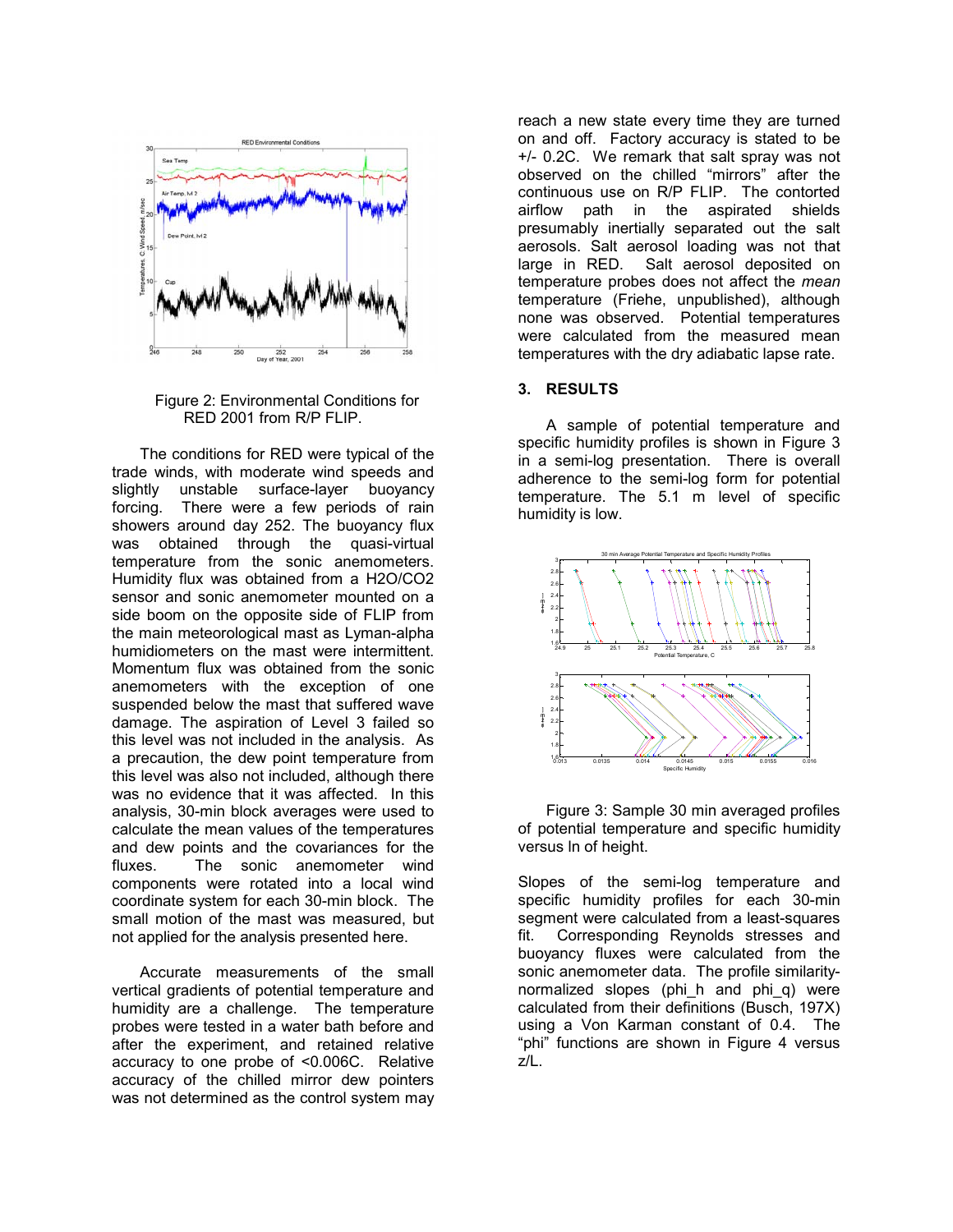

Figure 4: Phi functions for potential temperature and humidity versus z/L. The phi function for temperature from Oncley et al. (1998) is also shown (---) for comparison.

It is clear that the present Phi\_h function for temperature is different from that over land; the slope of the profile is less. Conversely, the Phi\_q function for specific humidity is different from that for temperature over the sea, and also different from that for temperature over land. However, the dependencies on z/L follow similar trends to those of temperature over land.

The small biases (maximum +0.006 C) among the temperature probes were accounted for and made only a small difference in the results, as shown in Figure 5.



Figure 5: Effect of temperature probe biases on Phi h. Red o: Corrected; Black +: Uncorrected.

Similarly, the use of an adiabatic lapse rate for moist air of dew point temperature 20C did not materially affect the results for Phi\_h.

Another possible source of error in the FLIP measurements is the accuracy of the exact height of the sensor mast above the mean water surface. To evaluate this, we varied the absolute heights by  $+/-$  1 meter, which is larger than the estimated uncertainty in the distance to the mean sea. The results on the phi functions are shown in Figure 6.



Figure 6: Effect of biases in absolute height of temperature sensors on Phi\_h.

The sensitivity of a 1 m bias in z is about 0.02 units of Phi\_h.

#### **4. DISCUSSION**

The preliminary analysis of flux-profile relations for temperature and humidity from an experiment over the open ocean from the stable platform FLIP show substantial differences from the overland result for temperature. The possible sources of error for the temperature profile results (biases in mean temperature and heights) do not seem to explain the differences. Further analysis will focus on correcting the virtual temperature flux for humidity, which will affect the scaling heat flux for the temperature profile slope. Also, it was observed that the water vapor flux from the H2O/CO2-sonic system on the starboard side of FLIP was lower than the water vapor fluxes on the mast when a Lyman-alpha humidiometer was operational. Assuming, however, that the present measurements are approximately correct, the reason for the differences must lie in the boundary conditions between the land and ocean surfaces. The reason for the difference between the temperature and humidity profiles is more puzzling, since, they are scalars with